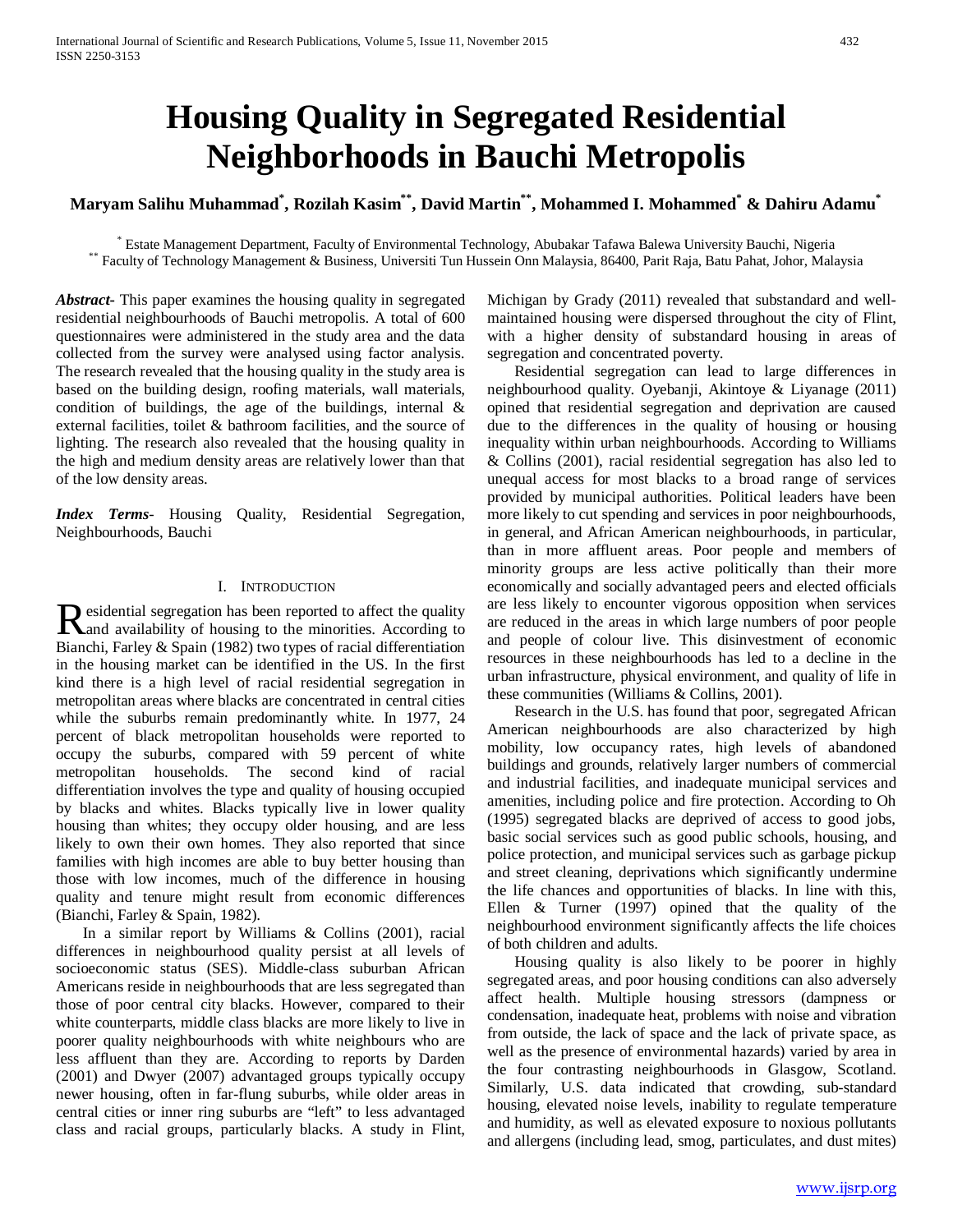are all common in poor, segregated communities. These aspects of the physical environment have been shown to adversely affect health (Williams & Collins, 2001).

 In Nigeria, Mallo & Anigbogu (2009), in a study in Jos town identified that the inhabitants of the low-density neighbourhoods are predominantly people of high status; a mix of the high status people and peasants occupy the medium-density areas. The highdensity areas on the other hand are characterised by poor facilities and infrastructure and inhabited by mostly peasants. Edewor (2011) remarked that the high-density (low quality) residential areas in Nigerian cities have similar socio-economic and physical characteristics. These areas are poorly planned, overcrowded, occupied by low-income persons and the houses are built without reference to street networks. He noted that in the traditional indigenous cities, majority of the inhabitants of the low quality residential areas are indigenes of the urban areas.

 The medium quality (medium density) residential areas are inhabited by middle-income persons and the streets are planned. They are not as overcrowded as the low quality residential areas and the density per hectare is relatively lower than in the latter. The ethnic composition is quite mixed, and in traditional town and cities that are growing less rapidly, the inhabitants comprise of young indigenes that have moved to the suburban areas because of the socio-economic and physical conditions in the pre-colonial residential districts (Edewor, 2011). The qualities of the low-density residential areas are higher than any other area. They are well planned and have a lower population. Oyebanji (2011) quoting Yinger (2001) also stated that the most direct effect of residential inequality/segregation is an inequality of neighbourhood amenities in terms of the conditions of surrounding houses, the availability of social networks, the amount of air pollution, the crime rate, and the quality of local schools. This study aims at examining the housing quality in Bauchi metropolis.

## II. CONCEPT OF HOUSING QUALITY

 Housing is one of the basic needs for mans' survival after food and without which life will be impossible. Housing quality embraces many factors including the physical condition of the building and other facilities and services that make living in a particular area conducive. The quality of housing within any neighbourhood should be such that satisfies minimum health standards and good living standard, but should also be affordable to all categories of households (Aribigbola, 2011; and Amao, 2012). Aderamo & Ayobolu (2010) opined that housing has to be qualitatively and quantitatively adequate in order to fulfil this basic purpose. According to Coker et al. (2007) and Jiboye (2010), the quality of housing, being basically an important health element, affects the well-being of the occupants, their productivity, manner of living and the decencies of their lives. Significantly, good quality housing provides the foundation for stable communities and social inclusion. Aderamo & Ayobolu are of the opinion that the quality of a house and its environment is evident in the physical condition, landscaping, available facilities, and friendliness of neighbours, racial or economic composition or symbolic characteristics.

Aderamo & Ayobolu (2010) further reported that as the population in cities increased rapidly, division of labour

increased and wealth became a major index of prestige in the large society. Class boundaries became porous and new class developed as occupational differentiation increased, residential patterning followed the social changes and a form emerged with the advent of transport, which favoured the well to do. The upper class broke the workplace – residence tie and moved away from the ever more congested city centre to a more conducive and exclusive environment. In this spatial pattern, the elite group resides in the exclusive and reserved part of the city, the middle class occupy the former homes of the elite and the poor make do with buildings in the interior, usually make shift, slums and squatter settlements.

 This situation is characteristic of most cities of the third world and of course Nigerian cities. Urban areas are usually associated with housing problems. According to Mabogunje, Hardoy & Misra (1978) these problems are poor housing conditions manifested by overcrowding and inadequate dwelling units; high densities resulting from uncontrolled operations of the land market; inadequate supply of public services and infrastructural services; pollution of water and solid waste problems; increasing deterioration of the natural landscape; air and noise pollution.

 Several scholars in Nigeria have undertaken studies on housing conditions and quality in Nigerian urban centres and have uncovered a number of factors that affect housing. For instance, Amao (2012) in a study conducted in Apete, Ibadan noted that the houses are in poor conditions and this is characterised by poor ventilation, lighting, spaces, aesthetic, security, drainage, landscape, sanitation, type of construction materials and external environment of the house. This report is similar to that of Coker et al. (2007) who discovered that dwellings in Ibadan were either substandard or unfit for human habitation. Lanrewaju (2012) also noted that the housing quality and infrastructure in Oshogbo is generally poor and falls short of the expected standard. Moreover, it was observed in Akure Town that there was an increasing shortage of urban services and infrastructure. The existing urban services are over strained, which often times lead to total collapse. A large proportion of the population does not have reasonable access to safe and ample water supply, and neither do they have the means for hygienic waste disposal.

## III. HOUSING QUALITY INDICATORS

 The literature on housing quality revealed the commonly used indicators of housing quality to include structural adequacy, neighbourhood quality, residents' perception of neighbourhood safety, level of public services provided, access to work and other amenities, room density and housing affordability (Aribigbola, 2011). Jiboye (2010) and Lanrewaju (2012) on the other hand reported that the four major criteria used in assessing housing quality, from a study undertaken in the city of Calabar, were beauty, convenience, health and accessibility. The variables considered under these criteria include; aesthetics, considered under these criteria include; aesthetics, ornamentation, sanitation, drainage, age of building, access to basic housing facilities, burglary, spatial adequacy, noise level within neighbourhood, sewage and waste disposal, air pollution and ease of movement among others. While Aderamo & Ayobolu (2010) discovered that five major factors describe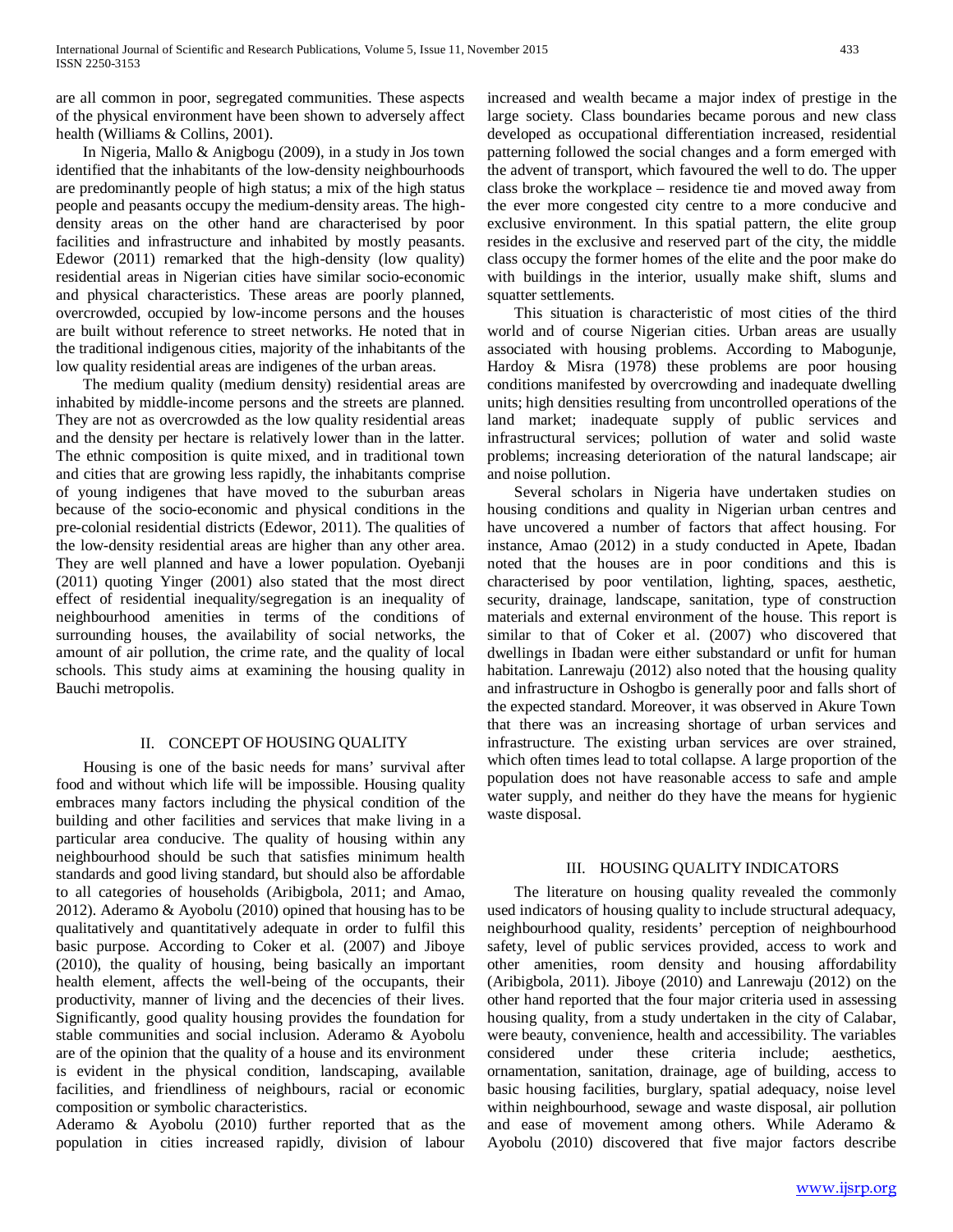housing quality in Ilorin these are internal facilities; major materials for roofing and materials for external walls; the type of toilet and bathroom facilities available; the source of lighting in the house when centrally provided electricity by the Power Holding Company of Nigeria (PHCN) is not available.

 Lanrewaju (2012) citing Neilson (2004) stipulated five basic criteria that should be adhered to ensure housing quality, these are, that the house must be in compliance with tolerable standard, free from serious disrepair, energy efficient, provided with modern facilities and services, and that it must be healthy, safe and secure. These indicators Lanrewaju (2012) reported consist of variables such as; access to basic housing and community facilities, the quality of infrastructural amenities, spatial adequacy and quality of design, fixtures and fittings, building layout and landscaping, noise and pollution control as well as security.

## IV. THE STUDY AREA

 The area of the study is Bauchi Metropolis in Bauchi State of Nigeria. Bauchi Metropolis, the headquarters of Bauchi State, is located between latitudes 9" 00' and 9" 30' North of the Equator and longitudes 10" 25 and 11" 20' East of the Greenwich Meridian (Gani, Chiroma & Gana, 2012). It covers a total land area of 3,687 square kilometres (Ogwuche, 2013), and a population of 493,810, according to the 2006 population census (Federal Republic of Nigeria Official Gazette, May 2007, National Bureau of Statistics, 2010 and Ogwuche, 2013).

 Bauchi derived from the Hausa word for slavery 'bauwanci', was founded initially as a Hausa slave collecting centre situated in the middle of the pagan community. Alternatively, oral tradition still associates the name Bauchi with the first settler, a hunter who was called 'Baushe'. The town was later more firmly established by Yakubu who was sent from the Gerawa by his father- a Muslim convert called Dadi- to Shehu Usman Danfodio at Sokoto for Quranic studies. After becoming one of the twelve leaders to receive a Jihad flag from the Shehu during the 1804- 1808 campaigns, he returned to establish his headquarters for the spread of Islam at Bauchi. He became the first Emir of Bauchi and from him descends a long line of emirs including the present Emir (Salihu, 2008).

 Bauchi metropolis consists of eight administrative wards (units). These are Hardo Ward, Dan'iya Ward, Makama Sarkin Baki 1 Ward, Makama Sarkin Baki 2 Ward, Majidadi A Ward, Majidadi B Ward, Dawaki Ward, and Dankade Ward respectively (Bello, Danjuma & Adamu, 2007). The state is an area of in-migration of persons from Kano, Katsina and Sokoto states involved in rural-rural movement in the country. In addition, many lgbos, Yorubas and other southern ethnic groups also migrate into the state, especially to the urban centres (OnlineNigeria, 2003).

The settlement pattern of the town consists of the walled city and the extension areas outside the city wall. Within the city walls are the Emir's palace, the central mosque, the central market, area courts, primary schools and the central prison. Bauchi town, unlike other northern towns whereby only indigenes live within the city walls, houses both indigenes and strangers. Almost all this expansion area is associated with buildings and functions' deriving from the town's long held position as a government

administrative and higher education centre. The extension areas comprises of the G.R.A, Low Cost Housing, Army Barracks, Police Barracks, the Hospital, secondary schools, and other tertiary institutions such as the Abubakar Tafawa Balewa University. Also within this area are government institutions, industrial areas, and markets (Max Lock Group, 1976).

#### V. METHODOLOGY

 The data used for this study are information collected on the quality of houses in the study area, such as the building design, wall and roofing materials, condition of building, source of light etc. Cluster sampling was used in this study to select the respondents for the study. Cluster sampling was adopted in this study because of its flexibility in sampling frame and it reduces the geographic dispersion of sample elements (Thomas, 2003). The study area was stratified into three that is high, medium and low density areas, or geographical clusters.

 According to Muhammad, Kasim & Martin (2015) the high density areas are those areas occupied by the low income group, usually unplanned and unmaintained. The medium density areas are occupied by people from the various income groups, moderately maintained while the low density areas are occupied by the high income group. In the high density areas samples were taken from around the traditional walled city, for the medium density areas neighbourhoods within the urban periphery were sampled while for the low density areas samples were taken from within areas designated as government approved layout such as those within and around government reserved areas (GRA) of the study area. A total of 600 households were sampled from these high, medium and low density areas within the study area. The information needed for the study was gathered using semistructured questionnaires (based on a 5-point Likert scale) administered in the study area.

 The data collected was analysed by factor analysis using the Statistical Package for Social Sciences (SPSS) version 22. According to Parker & Brady (1975), the technique (also called factorial ecology) can either be used to test specific hypotheses or to search for the existence of a larger number of underlying dimensions and reducing it to a matrix which contains a much smaller number of factors, thereby identifying groups of interrelated variables (Aderamo & Ayobolu, 2010). The findings from factor analysis can also be applied on the sample collected, that is, as a descriptive method (Field, 2009), and for interpreting self-reporting questionnaires (Williams, Brown & Onsman, 2012). A total of eight factors were extracted from the factor analysis and the factor loadings were used to interpret the findings from this study.

## VI. RESULT AND DISCUSSION

## **a. Building Design**

 Four variables loaded on this factor with high factor loadings, that is, bungalow, duplex, room and parlour and the tenement building (face me i face you). The analysis of data from the study area revealed that the major building design used in the medium and high density areas as shown in Table 1 below is the tenement building (which is popularly called 'face me I face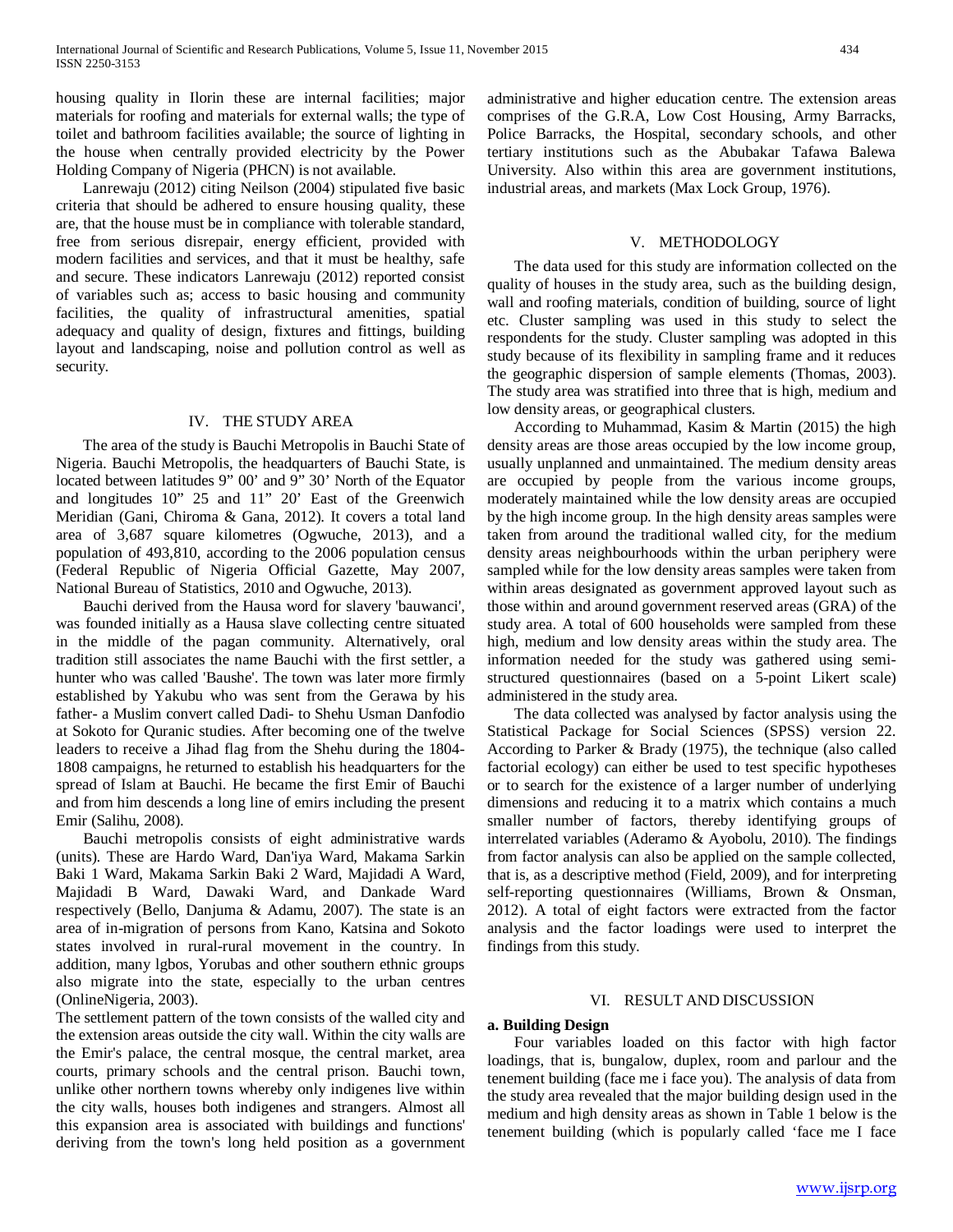you') having a factor loading of .808 and .954 respectively. While in the low density area bungalows were the most dominant type of buildings having a factor loading of .866. Another type of building which had a high factor loading in the low density area are duplexes which accounted for a factor loading of .801. The type of building which is also predominant in the high and medium density areas as gathered from this research is the room and parlour, this accounted for a factor loading of .736 in the medium density area and .827 in the high density area of the study area.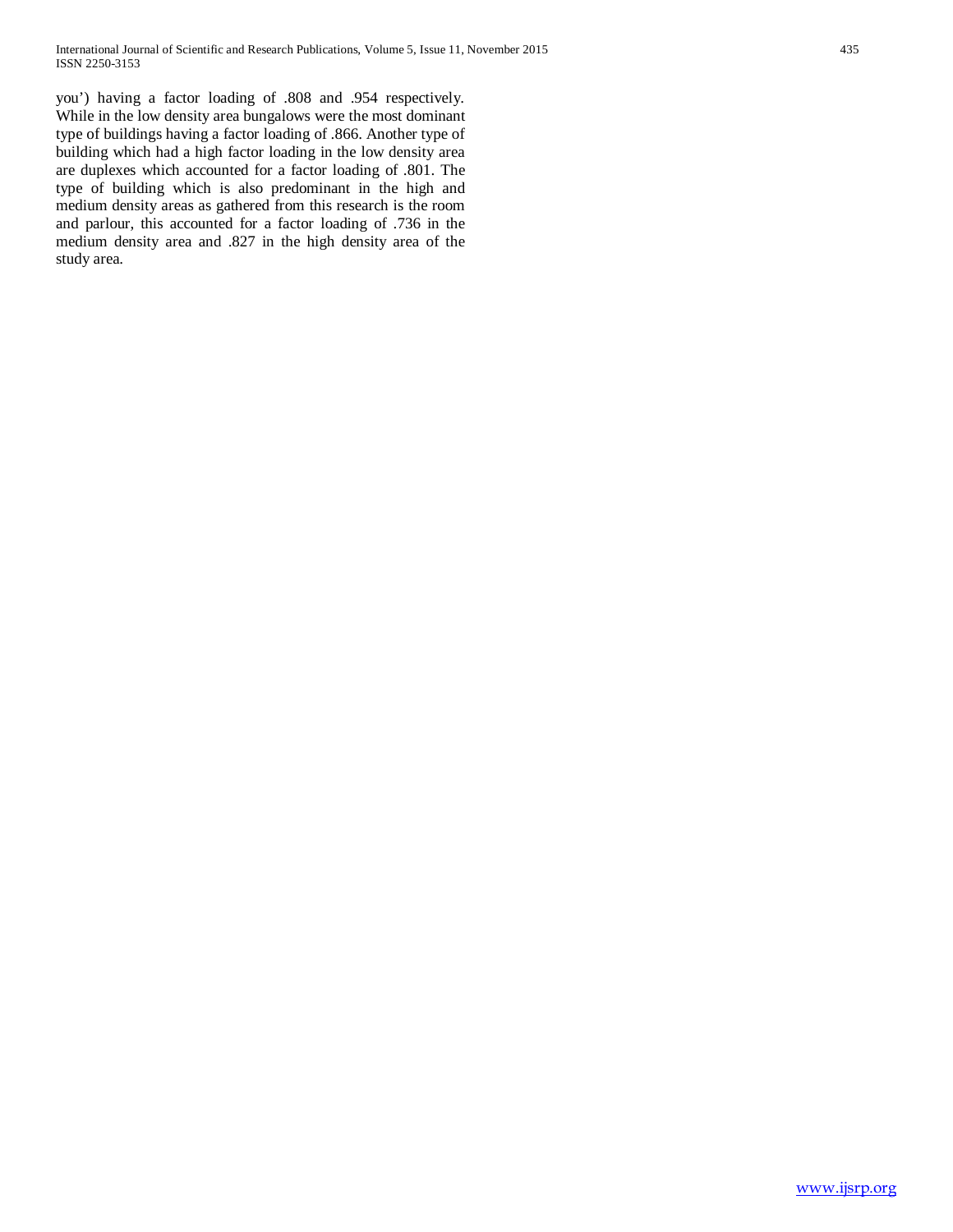| <b>Building Design Items</b> |                                        | <b>Factor Loadings</b> |  |
|------------------------------|----------------------------------------|------------------------|--|
| density                      | Bungalow                               | .866                   |  |
|                              | Duplex                                 | .801                   |  |
|                              | Room and parlour type                  | .502                   |  |
|                              | Tenement building (face me i face you) | .437                   |  |
| <b>Medium</b>                | Room and parlour type                  | .736                   |  |
| density area                 | Bungalow                               | .669                   |  |
|                              | Tenement building (face me i face you) | .808                   |  |
|                              | Duplex                                 | .646                   |  |
| density                      | Tenement building (face me i face you) | .954                   |  |
|                              | Bungalow                               | .819                   |  |
|                              | Room and parlour type                  | .827                   |  |
|                              | Duplex                                 | .641                   |  |
|                              |                                        |                        |  |

## **b. Roofing Material**

 Three variables loaded on the second factor, which are corrugated iron sheet (CIS), aluminium and asbestos roofing sheets. The roofing material most commonly used in the study area as revealed from the data analysis and field observation is the corrugated iron sheet (CIS), which has a factor loading of .812 in the medium density areas and .910 in the high density areas as shown in Table 2 below. Aluminium and asbestos roofing sheets are not very common in these areas.

The roofing material which had the highest factor loading in the low density area is the aluminium roofing sheet which is .833, followed by the corrugated iron sheet (CIS) .823, asbestos roofing sheets had a lower factor loading of .799.

## **Table 2: Roofing Materials (Field Survey, 2014)**

## **Roofing Material Items Factor Loadings**

| density       | Aluminium roof | .833 |
|---------------|----------------|------|
|               | CIS roof       | .823 |
|               | Asbestos roof  | .799 |
| <b>Medium</b> | Aluminium roof | .727 |
| density area  | CIS roof       | .812 |
|               | Asbestos       | .615 |
| density       | CIS roof       | .910 |
|               | Aluminium roof | .876 |
|               | Asbestos roof  | .861 |
|               |                |      |

## **c. Wall Materials**

 In the third factor three variables loaded with high factor loadings. The wall materials used in the study area shows in Table 3 that both internal and external walls are made of sandcrete blocks and finished with cement. Walls made of sandcrete blocks in the low density area (GRA) accounted for a factor loading of .985, and walls finished both internally and externally with cement in this area have a factor loading of .986.

In the medium density area, walls made of sandcrete blocks and finished with cement have a factor loading of .968 respectively. While in the high density area walls made of clay/mud bricks accounted for a factor loading of .952 and those walls finished both internally and externally with cement had a factor loading of .954 respectively. The analysis reveals that buildings made of sandcrete blocks had a factor loading of .831 in the high density area.

## **Table 3: Wall Materials (Field Survey, 2014)**

| <b>Wall Material Items</b> |                                                           | <b>Factor Loadings</b> |
|----------------------------|-----------------------------------------------------------|------------------------|
| Low<br>density             | Both internal and external walls are finished with cement | .986                   |
| area                       | Internal and external walls are made of sandcrete blocks  | .985                   |
|                            | Internal and external walls are made of clay/mud bricks   | .649                   |
| <b>Medium</b>              | Internal and external walls are made of sandcrete blocks  | .968                   |
| density area               | Both internal and external walls are finished with cement | .968                   |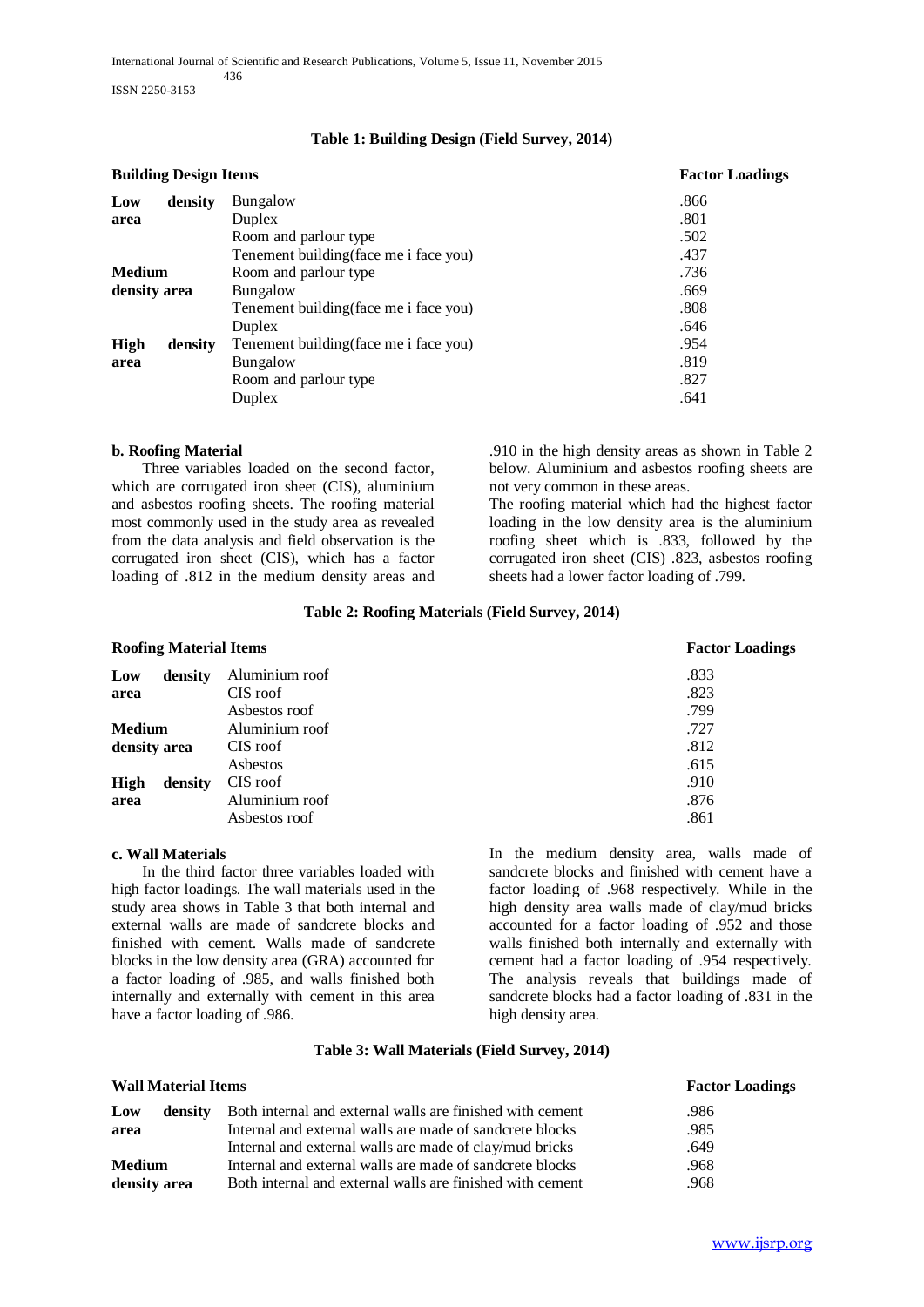International Journal of Scientific and Research Publications, Volume 5, Issue 11, November 2015 437

ISSN 2250-3153

|      | Internal and external walls are made of clay/mud bricks                       | .798 |
|------|-------------------------------------------------------------------------------|------|
|      | <b>High</b> density Both internal and external walls are finished with cement | .954 |
| area | Internal and external walls are made of clay/mud bricks                       | .952 |
|      | Internal and external walls are made of sandcrete blocks                      | .831 |

## **d. Condition of Buildings**

 The houses in the study area are relatively in a good condition. This is evidenced from the field survey as shown in the result of the analysis in Table 4 below. In the table it shows clearly that the condition of internal and external walls, the building structure and roof had high factor loadings

in all the three density areas of the study area. These factors in all the areas had factor loadings above .8. The condition of building structure in the low density area has a factor loading of .936, in the medium density area .928 and .945 in the high density area.

## **Table 4: Condition of Building (Field Survey, 2014)**

| <b>Wall Condition Items</b> |         | <b>Factor Loadings</b>                                 |      |
|-----------------------------|---------|--------------------------------------------------------|------|
| Low                         | density | The building structure is in good condition            | .936 |
| area                        |         | Both internal and external walls are in good condition | .936 |
|                             |         | The roof of your house does not leak                   | .884 |
| <b>Medium</b>               |         | The building structure is in good condition            | .928 |
| density area                |         | The roof of your house does not leak                   | .903 |
|                             |         | Both internal and external walls are in good condition | .873 |
| High                        | density | The building structure is in good condition            | .945 |
| area                        |         | The roof of your house does not leak                   | .916 |
|                             |         | Both internal and external walls are in good condition | .895 |

#### **e. Age of the Building**

 The opinion of the respondents in the study area on the age of residential buildings in the area revealed that most of the buildings occupied by the respondents are between 20 - 30 years In the low density area such buildings accounted for a factor loading of .837 and for the high density area a

factor loading of .937. However, buildings in the medium density area were found to be mostly below 10 years having a factor loading of .989, and those between  $20 - 30$  years had a factor loading of .823. Buildings between the ages of  $10 - 20$  years had a factor loading of .512 in the low density area, and .890 in the high density area.

## **Table 5: Age of Building (Field Survey, 2014)**

#### **Age of Building Items Factor Loadings Low density area** Age of building is between 20-30yrs .837 Age of building is below 10 yrs .837 Age of building is between 10-20yrs .512 **Medium density area** Age of building is between 20-30yrs .823 Age of building is between 10-20yrs .806<br>Age of building below is 10 years .989 Age of building below is 10 years .989<br>Age of building is between 20-30 yrs .937 **High density area** Age of building is between 20-30yrs .937<br>Age of building is between 10-20yrs .890 Age of building is between 10-20yrs Age of building below is 10 years .735

## **f. Internal and External Facilities**

 The internal and external facilities in the study area were found to be relatively good. The research in the low density area revealed that both internal and external facilities are available in the study area as shown in Table 6. The analysis of data in the low density area shows that there is adequate water with a factor loading of .880 and electricity supply having a factor loading of .761. Toilet and bathroom facilities are available having a factor loading of .908, and kitchen with modern facilities has a factor loading of .829.

 In the medium density area kitchen facilities and electricity supply had the highest factor loadings of .814 and .883 respectively. Toilet and bathroom facilities had the lowest factor loading of .683 in the medium density area. The analysis of data for internal facilities in the high density area reveals that only electricity supply is lacking in the area which had a low factor loading of .524. The research also revealed that there is adequate water supply with a factor loading of .810, waste disposal system .768, toilet and bathroom facilities .750, and kitchen facilities .738.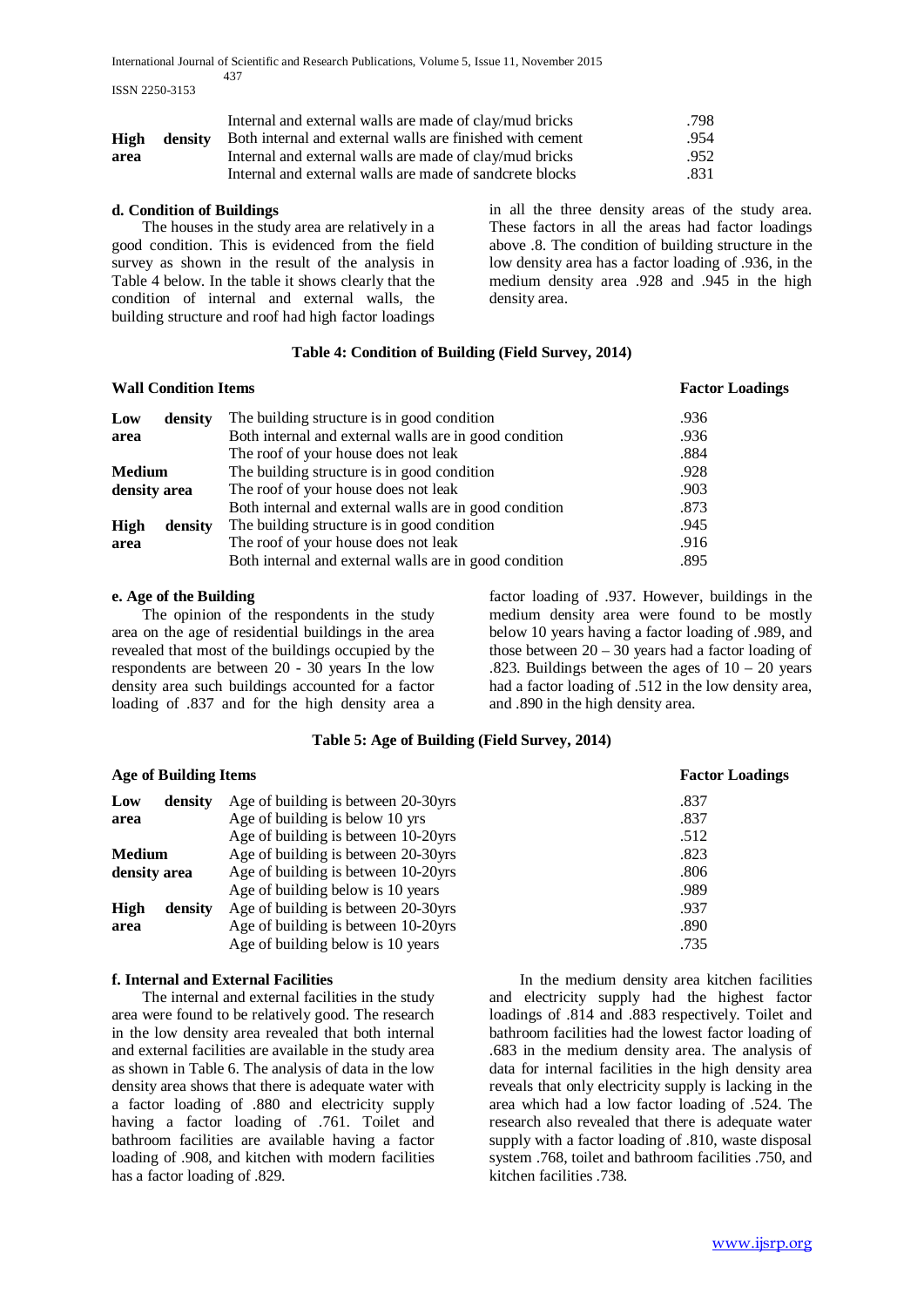## **Table 6: Internal Facilities (Field Survey, 2014)**

|                 | Internal & External Facilities Items         | <b>Factor Loadings</b> |
|-----------------|----------------------------------------------|------------------------|
| Low<br>density  | Good toilet and bathroom facilities          | .908                   |
| area            | Adequate water supply                        | .880                   |
|                 | Adequate waste disposal facilities           | .854                   |
|                 | Well equipped kitchen with modern facilities | .829                   |
|                 | Adequate electricity supply                  | .761                   |
| <b>Medium</b>   | Well equipped kitchen with modern facilities | .814                   |
| density area    | Adequate waste disposal facilities           | .724                   |
|                 | Good toilet and bathroom facilities          | .683                   |
|                 | Adequate electricity supply                  | .883                   |
|                 | Adequate water supply                        | .796                   |
| High<br>density | Adequate water supply                        | .810                   |
| area            | Adequate waste disposal facilities           | .768                   |
|                 | Good toilet and bathroom facilities          | .750                   |
|                 | Well equipped kitchen with modern facilities | .738                   |
|                 | Adequate electricity supply                  | .524                   |
|                 |                                              |                        |

## **g. Toilet and Bathroom Facilities**

 Interestingly, the research revealed that houses in the study area have good toilet and bathroom facilities, and many of the houses are fitted with either water closet (WC) or bathroom facilities, or both. The use of WC toilet/bathroom and pit toilets in the low density area had a factor loading of .836, in the medium density area (.899) and in the high density area (.902). During the survey it was discovered that the most common type of toilet

used in the low density area is the WC toilet/bathroom while, in the high and medium density areas the use of pit toilets is more predominant. The WC toilet/bathroom is also used in the some parts of high and medium density areas of the study area, from the analysis it indicates that both types of toilet facilities are used in the study area.

# **Table 7: Toilet and Bathroom Facilities (Field Survey, 2014)**

| <b>Type of Toilet Items</b>   |                                  | <b>Factor Loadings</b> |  |
|-------------------------------|----------------------------------|------------------------|--|
| density<br>Low<br>area        | Pit toilet<br>WC toilet/bathroom | .836<br>.836           |  |
| <b>Medium</b><br>density area | Pit toilet<br>WC toilet/bathroom | .899<br>.899           |  |
| density<br>High<br>area       | Pit toilet<br>WC toilet/bathroom | .902<br>.902           |  |

# **h. Source of Lighting**

 Due to the unsteady power supply from the main grid in the study area people resort to using power generators, kerosene lamps or candles. The main source of lighting in the absence of light from the Power Holding Company of Nigeria (PHCN) in the high density area as revealed from the analysis of data is kerosene lamp which has a factor loading of .848. The use of generator sets is evident in the low and medium density areas with a factor loading of .923 and .801 respectively.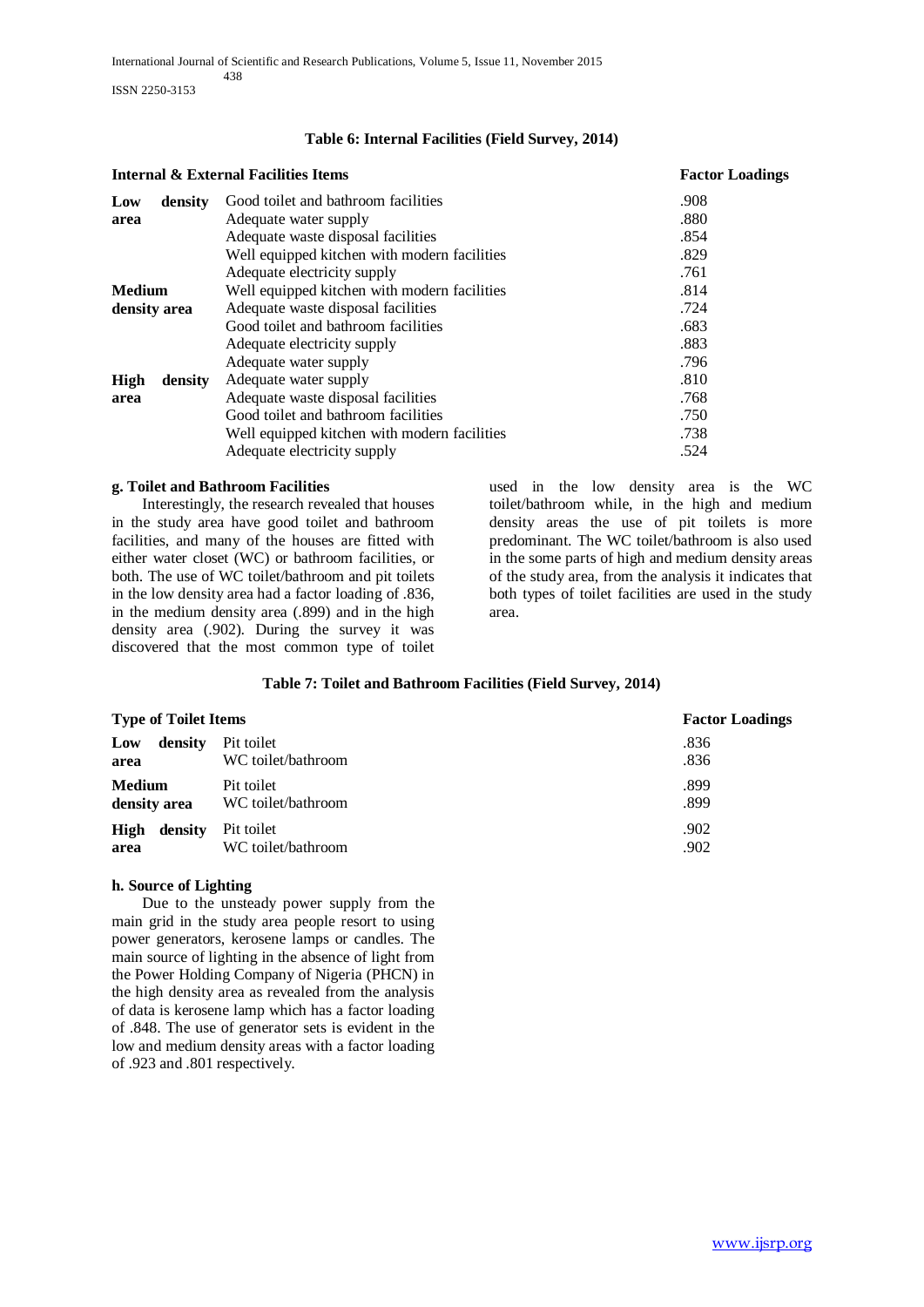#### **Table 8: Source of Lighting (Field Survey, 2014)**

#### **Source of Lighting Items Factor Loadings**

| Low density area |         | Generator set | .923 |
|------------------|---------|---------------|------|
|                  |         | Kerosene lamp | .861 |
|                  |         | Candle        | .844 |
| Medium density   |         | Generator set | .801 |
| area             |         | Kerosene lamp | .767 |
|                  |         | Candle        | .678 |
| <b>High</b>      | density | Kerosene lamp | .848 |
| area             |         | Generator set | .825 |
|                  |         | Candle        | .754 |

#### VII. CONCLUSION

 This research has revealed that the criteria which determine housing quality in the study area are building design, roofing materials, wall materials, condition of buildings, the age of the buildings, internal & external facilities, toilet & bathroom facilities, and the source of lighting. The research also revealed that the housing quality in the high and medium density areas are relatively lower than that of the low density areas. The findings of the research showed that the housing quality in the low density area differed from the high and medium density areas in terms of building design, roofing materials and other aspects of the building. All buildings in the study area are provided with the necessary internal facilities, the quality of which differs among the density areas studied. However, in all the areas poor electricity and water supply were reported by the sampled households (who in turn look for alternative means of providing these services). This research thus recommends that the government should take adequate measures to ensure and improve the supply of these basic services, and also other basic infrastructure such as access roads and drainages.

#### **REFERENCES**

- [1] Aderamo, A., & Ayobolu, D. (2010). Spatial structure of housing quality in Ilorin, Nigeria. Research Journal of Social Sciences, 1(5), 12–21. Retrieved 16/03/2013 from http://www.aensiweb.com/rjss/rjss/2010/12-21.pdf
- [2] Amao, F. L. (2012). Housing Quality in Informal Settlements and Urban Upgrading in Ibadan, Nigeria [A Case Study of Apete in Ibadan]. Developing Country Studies Vol 2, No.10, pp 68–80. Retrieved 16/03/2013 from http://www.iiste.orgJournalsindex.phpDCSarticleview31893239
- [3] Aribigbola, A. (2011). Housing affordability as a factor in the creation of sustainable environment in developing world: the example of Akure, Nigeria. Journal of Human Ecology, 35(2), 121-131. Retrieved 19/03/2013 from http://www.krepublishers.com02-JournalsJHEJHE-35-0-000-11- WebJHE-35-2-000-11-Abst-PDFJHE-35-2-121-11-2108-Aribigbola-AJHE-35-2-121-11-2108-Aribigbola-A-Tt.pdf
- [4] Bello, M. I., Danjuma, I.M., & Adamu, A. Y. (2007). A survey of vocational training needs of 15 – 25 years old out-of-school youths in Bauchi metropolis: Journal of Career and Technical Education Volume 23, Number 1, Fall 2007. Retrieved 18/01/2013, from http://scholar.lib.vt.eduejournalsJCTEv23n1bello.html
- [5] Bianchi. S. M., Farley, R. & Spain, D. (1982). Racial inequalities in housing: an examination of recent trends: Demography, Volume 19, No. 1 February 1982. Retrieved 19/12/2012 from http://link.springer.comcontentpdf10.2307%2F2061127

[6] Coker, A. O., Awokola, O. S., Olomolaiye, P. O.& Booth, C. A. (2007). Challenges of urban housing quality and its associations with neighbourhood environments: insights and experiences of Ibadan City, Nigeria. Journal of Environmental Health Research JEHR 7(1). Retrieved 15/02/2013 from

http://www.cieh.org/JEHR/challenges\_urban\_housing.html

- [7] Darden, J. T. (2001). Race relations in the city, in Paddison, R. (eds) Handbook of Urban Studies (pp177-193). SAGE publications, London
- [8] Dwyer, R. E. (2007). Expanding Homes and Increasing Inequalities: U.S. Housing Development and the Residential Segregation of the Affluent: Social Problems, Vol. 54, Issue 1, pp. 23–46. Retrieved 11/01/2013 from http://www.stanford.edugroupscspi\_mediapdfReference%20MediaDwyer\_2 007.pdf
- [9] Edewor, P. A. (2011). Residential segregation in Nigerian cities in Sandhu, R. S. & Sandhu, J. (Ed) Globalizing cities. Inequality and segregation in developing countries (pp 29-42) http://eprints.covenantuniversity.edu.ng5951Residential\_Segregation\_in\_Ni gerian\_Cities.pdf
- [10] Ellen, I. G. & Turner, M. A. (1997). Does neighbourhood matter? Assessing recent evidence. Housing Policy Debate, volume 8, issue 4, pp 833; Fannie Mae Foundation. Retrieved 05/02/2013 from http://content.knowledgeplex.org/kp2/kp/.../hpd\_0804\_ellen.pdf
- [11] Federal Republic of Nigeria Official Gazette (May, 2007): Legal notice on publication of the details of the breakdown of the national and state provisional totals 2006 census; The Federal Government Printer, Lagos
- [12] Field, A. (2009). Discovering Statistics Using SPSS London. Retrieved 23/03/015 from https://hoangftu.files.wordpress.com/2014/03/andy-fielddiscovering-statistics-using-spss-third-edition-2009.pdf
- [13] Gani, B. A., Chiroma, A., & Gana, B. A. (2012). Women and solid waste segregation in Bauchi Nigeria. Journal of Environment and Earth Science, 2(8), 25–46. Retrieved 20/04/2015, from www.iiste.org/Journals/index.php/JEES/article/viewFile/2739/2764
- [14] Grady, S. C. (2011). Housing quality and racial disparities in low birth weight: A GIS assessment. Geospatial Analysis of Environmental Health. Geotechnologies and the Environment Volume 4, 2011, pp 303-318. Retrieved 15/03/2013 from http://link.springer.com/chapter/10.1007/978- 94-007-0329-2\_15#page-1
- [15] Jiboye, D. (2010). Evaluating the pattern of residential quality in Nigeria: The case of Osogbo township. Facta universitatis - series: Architecture and Civil Engineering, 8(3), 307–316. Retrieved 16/03/2013 from http://www.doiserbia.nb.rs/Article.aspx?ID=0354-46051003307J
- [16] Lanrewaju, A. (2012). Urbanization, housing quality and environmental degeneration in Nigeria. Journal of Geography and Regional Planning,<br>5(16),  $422-429$ . Retrieved  $16/03/2013$  from 5(16), 422–429. Retrieved 16/03/2013 from http://www.academicjournals.orgjgrpPDFpdf2012DecLanrewaju.pdf
- [17] Mabogunje, A. L., Hardoy, J. E., & Misra, R. P. (1978). Shelter provision in developing countries: The influence of standards and criteria (Vol. 11). John Wiley and Sons
- [18] Mallo, D. M. & Anigbogu, N. A. (2009). Housing quality between residential neighbourhoods Jos, Nigeria. Retrieved 30/12/2012 from http://www.gla.ac.ukmediamedia\_129706\_en.pdf